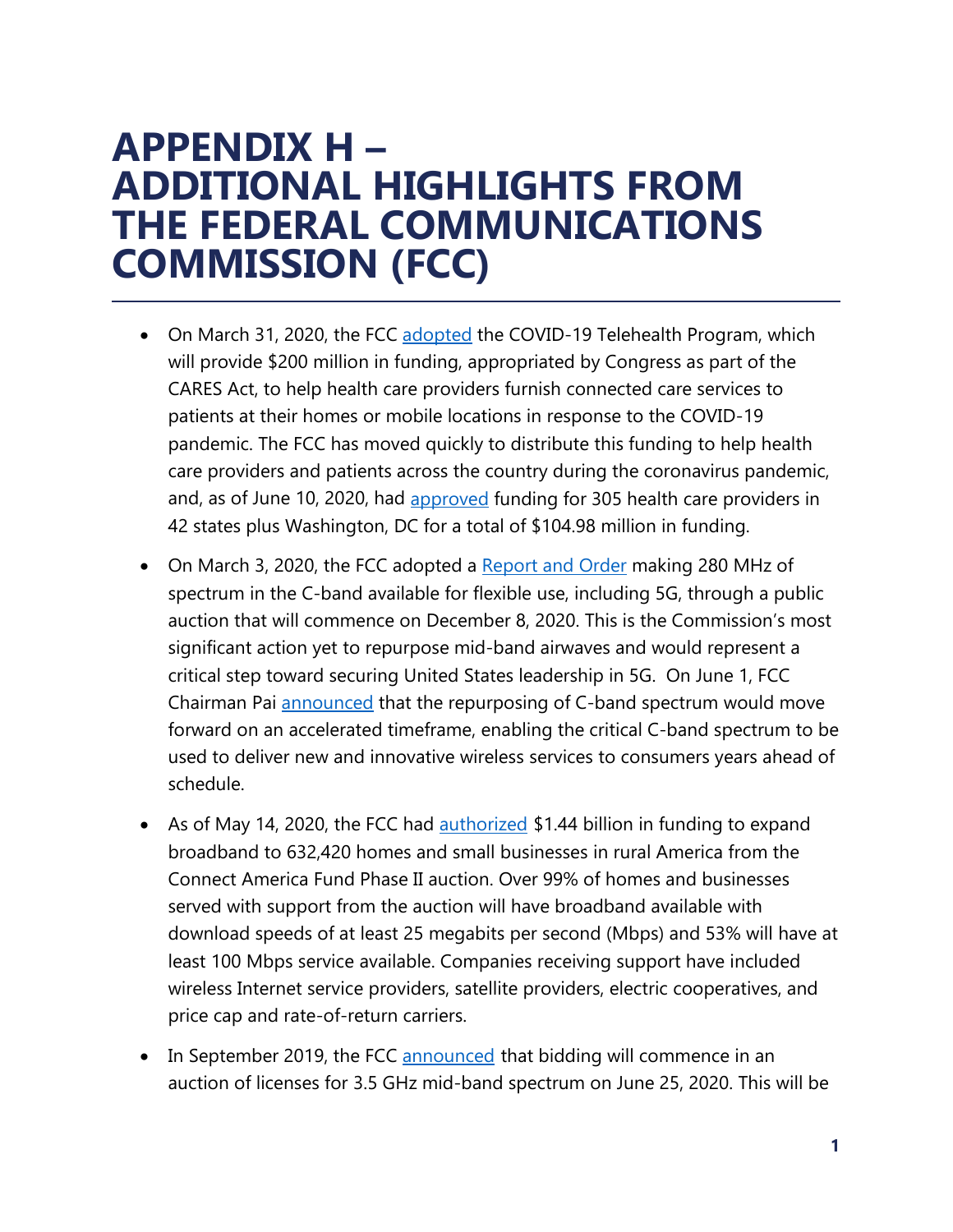another important step toward releasing flexible-use mid-band spectrum to the market and furthering deployment of fifth-generation wireless, the Internet of Things, and other advanced spectrum-based services in the United States. In March, the FCC [announced](https://docs.fcc.gov/public/attachments/DOC-363292A1.pdf) that the auction was delayed until July 23, 2020.

- In September 2019, the FCC adopted a [Report and Order](https://docs.fcc.gov/public/attachments/FCC-19-95A1.pdf) in which it approved \$950 million in funding over ten years to improve, expand, and harden communications networks in Puerto Rico and the U.S. Virgin Islands. This funding will provide mid- and long-term support to deploy fast, resilient, and reliable networks, building on the results of the Uniendo a Puerto Rico Fund and the Connect USVI Fund, which provided support for network restoration in the wake of Hurricanes Irma and Maria in 2017.
- In August 2019, the FCC [authorized](https://docs.fcc.gov/public/attachments/DA-19-808A1.pdf) over \$4.9 billion in support over the next decade to 171 rate-of-return carriers for maintaining, improving, and expanding affordable rural broadband services for 455,334 homes and businesses in 39 States and American Samoa, including 44,243 locations on Tribal lands. Support recipients must provide services of at least 25 Megabits per second downstream and 3 Mbps upstream to over 363 locations, including over 37,000 locations on Tribal lands.
- In August 2019, the FCC [authorized](https://docs.fcc.gov/public/attachments/DOC-359024A1.pdf) nearly \$16.2 million in Federal funding over the next decade to expand broadband to 8,088 unserved rural New York homes and businesses, the second round of matching funds provided in a partnership with the State's New NY Broadband Program. The funding was provided through the FCC's Connect America Fund. This authorization followed the FCC's authorization on July 15, 2019 of over \$39.2 million in Federal funding over the next decade, also in conjunction with the New NY Broadband Program, to expand broadband to 15,442 unserved rural New York homes and businesses.
- On May 28, 2019, the FCC [announced](https://docs.fcc.gov/public/attachments/DOC-357702A1.pdf) the successful conclusion of bidding in Auction 102 for 24 GHz band licenses. Auction 102 is the Commission's second auction of millimeter wave spectrum suitable for 5G. With the closing of bidding in Auction 102, along with the closing of bidding in Auction 101 for 28 GHz band licenses in January 2019, the FCC completed its first set of high-band airwaves auctions to make spectrum available for 5G wireless, Internet of Things, and other advanced spectrum-based services.